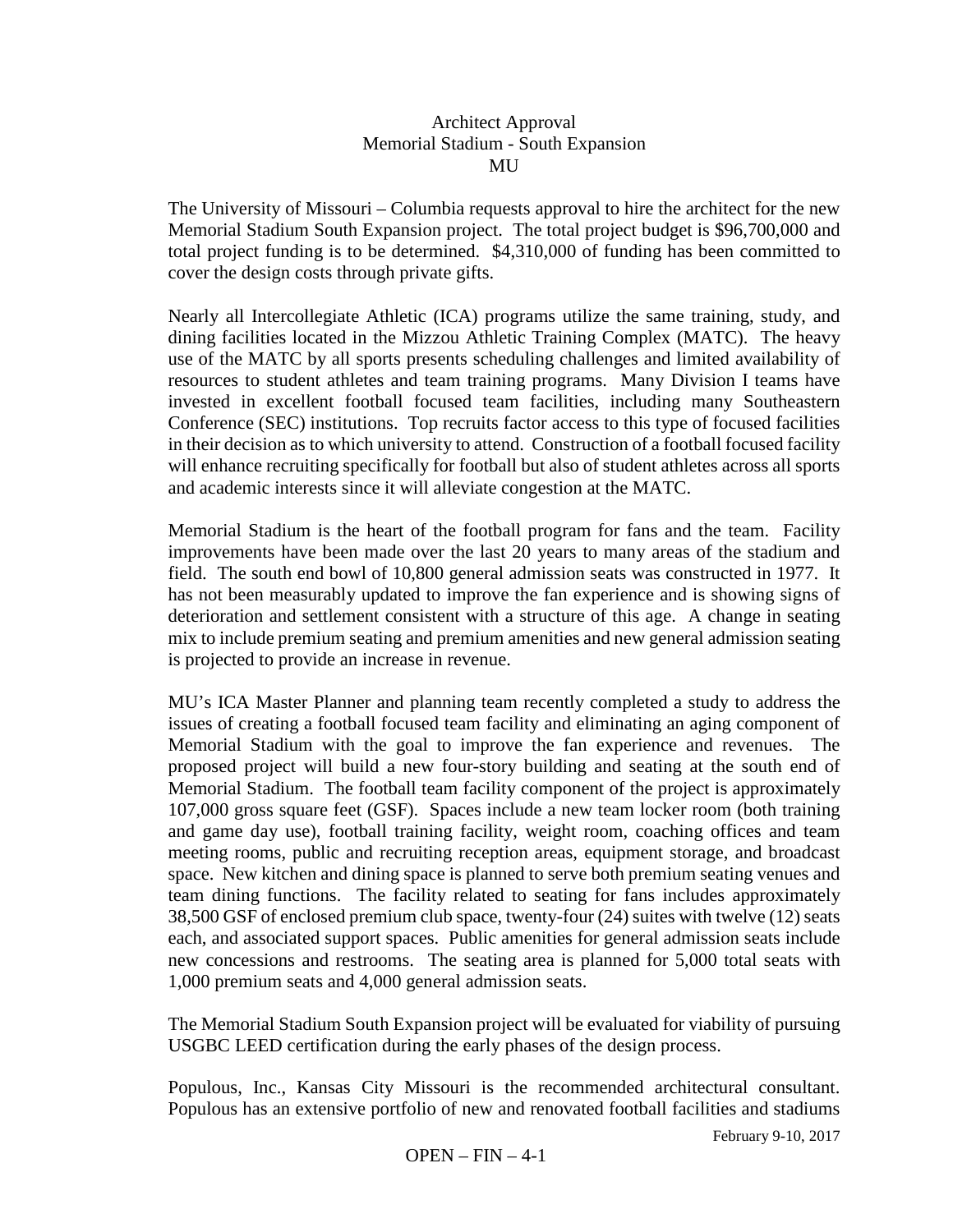on University campuses of similar scale and complexity and with several notable projects where their firm provided the full range of architectural services. Populous' experience and leadership in the design of collegiate football programs for enhanced performance, recruiting, and fan experience is supported by the staff identified for this project who are experienced and dedicated entirely to sports architecture. Populous' similar project experience includes Architect of Record for the Bill Snyder Family Stadium North End Zone Expansion & Vanier Football Complex at Kansas State University in Manhattan, Kansas; phased renovation of Gaylord Family Memorial Stadium at University of Oklahoma, Norman Oklahoma; Folsom Field Renovation & Champions Center, University of Colorado, Boulder Colorado. The design team includes Henderson Engineers, Inc., Kansas City, Missouri for mechanical, electrical, audio/visual, acoustical, specialty lighting, broadcast and security system engineering; FSC, Inc., Kansas City, Kansas (MBE) for fire protection, fire alarm and plumbing engineering; Thornton Tomasetti, Inc., Kansas City, Missouri with KH Engineering Group, P.C., Lenexa, Kansas (WBE) for structural engineering; SK Design Group, Inc., Overland Park, Kansas for civil engineering (MBE); Rogers and Schmidt Engineering Company, P.C., St. Louis, Missouri for steam utility engineering; Construction Management Resources, LLC, Mission, Kansas for cost estimating; and Bigelow Companies, Inc., Kansas City, Missouri for food service equipment planning.

The selection committee also interviewed AECOM, Inc., Kansas City, Missouri; HNTB Corporation, Kansas City, Missouri, and DLR Group, Inc., Overland Park, Kansas.

The fee for basic architectural and engineering services has been determined by using the University of Missouri's "Architectural and Engineering Basic Services Fee Estimating Guidelines" at 5.0% of the \$66,000,000 construction cost or \$3,300,000. Additional services for multiple bid packages, audio/visual & acoustical, security, specialty lighting, food service, environmental graphics, and steam utility engineering are anticipated at \$1,010,000 for a total design fee of \$4,310,000.

The project will be delivered as Construction Manager at Risk (CMR) project. Construction completion is planned for summer 2019.